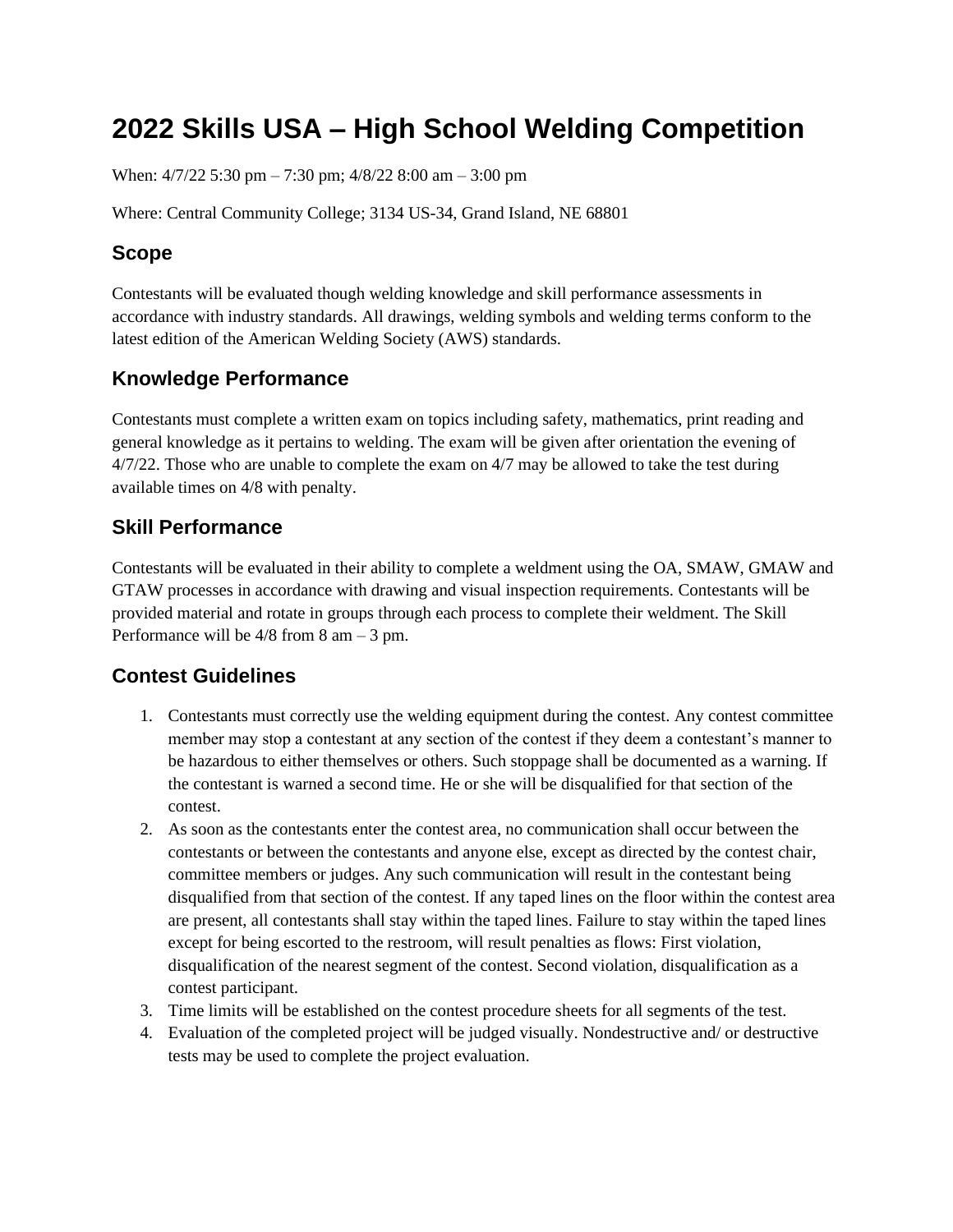- 5. Welding and cutting instructions will be provided to the contestants and specified on the Welding Procedure Specifications (WPS) and prints provided in the welding booths and near cutting stations.
- 6. Welding equipment used in the contest may be obtained from a variety of manufactures and may include transformers, rectifiers and/ or inverters.
- 7. Filler metals will be detailed on the WPS.
- 8. Welds will be evaluated visually using a rating system stablished by the Contest Coordinator.
- 9. Final judging of the welded projects will be evaluated according to the difficulty of the assigned task and by using the following visual inspection criteria: dimensional accuracy, including determination of whether all welds have been completed and whether the finished welds conform to the required size and contour; and visual examination of the welds for cracks, undercut, overlap, crater fill, spatter, arc strikes, porosity, convexity and reinforcement.
- 10. Print assembly tolerance will be +/- 1/16" unless otherwise noted.
- 11. If no print assembly dimensions are given to orient any project part, the part is to be approximately located based on the prints isometric view.

### **Committee Identified Academic Skills**

The technical committee has identified that the following academic skills are embedded in this contest.

- Measurement.
- Problem solving.
- Communication.
- Connections
- Representation.

#### **Clothing Requirement**

- 1. Official Skills USA Khaki work shirt and pants (if required). Both shirt and pants must be 100% cotton.
- 2. Black, brown or tan leather high-top work boots.

*Note:* Safety glasses must have side shields or goggles (prescription glasses may be used only if they are equipped with side shields. If not, they must be covered with goggles).

Refer to clothing items that are pictured and described at: [www.skillsusastore.org.](http://www.skillsusastore.org/) If you have questions about clothing or other logo items, call 1-888-501-2183.

*Note:* Contestants must wear their official contest clothing to the contest orientation meeting.

#### **Equipment and Materials**

- 1. Supplied by the technical committee:
	- a. All necessary welding equipment, filler metals and base materials.
	- b. All instructions, Welding Procedure Specifications (WPS) and prints.